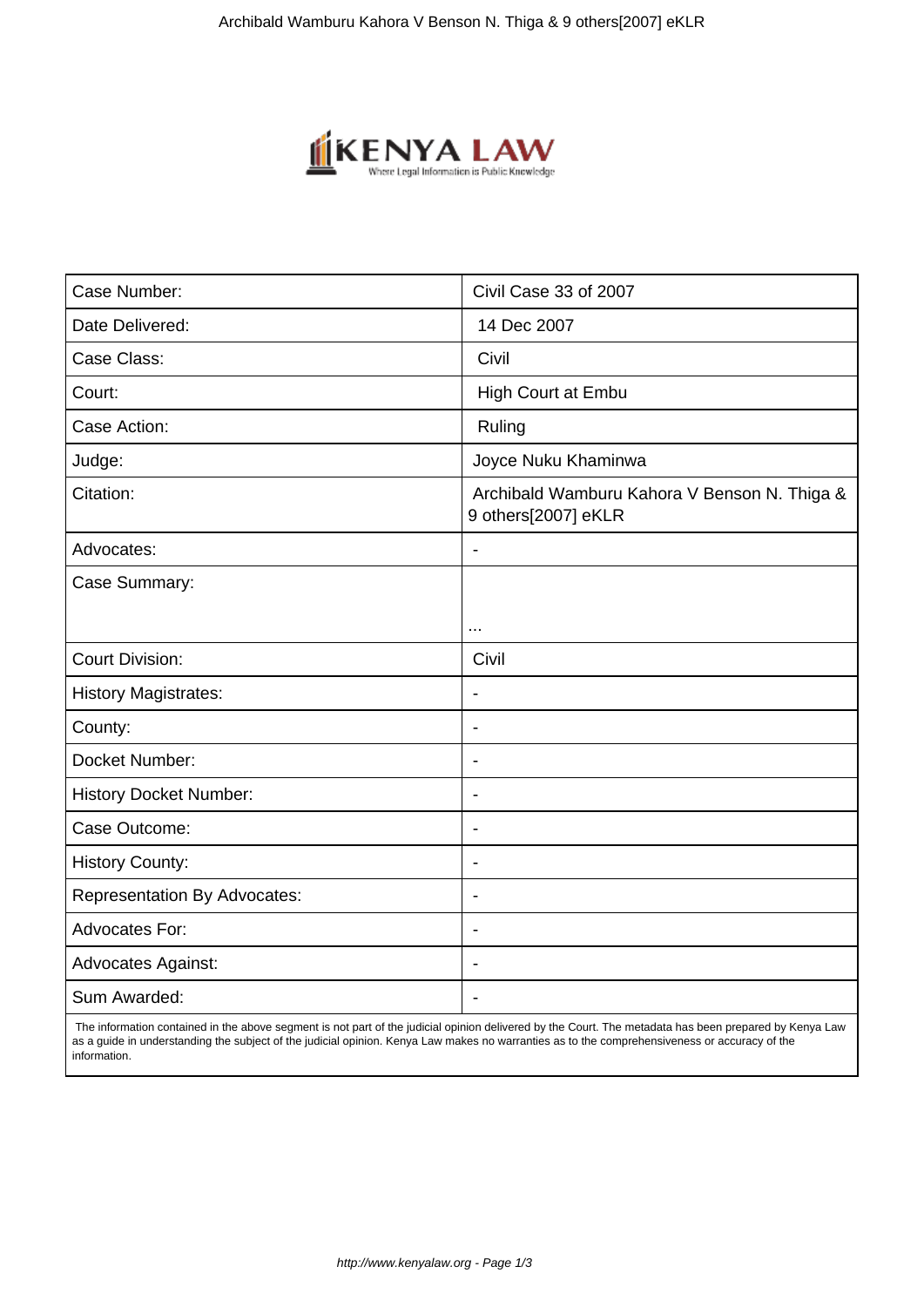## **REPUBLIC OF KENYA**

## **IN THE HIGH COURT OF KENYA**

## **AT EMBU**

## **CIVIL CASE 33 OF 2007**

### **ARCHIBALD WAMBURU KAHORA……………………PLAINTIFF**

### **VERSUS**

### **BENSON N. THIGA & 9 others………………………DEFENDANT**

#### **RULING**

The plaintiff has filed this plaint which was amended on 23/7/2007 against all 10 named defendants.

All defendants are represented by one advocate Mr. Njiru Mbogo Esq. There is an application dated 23/7/2007 by the plaintiff and another dated 27/7/2007 by Defendants seeking to vacate interim orders granted to the plaintiff under certificate of urgency exparte. Both applications were argued together. The background of the plaintiff's application is the pleaded facts in the amended plaint. It is pleaded that the first Defendant and one Kabira Muita were the owners of piece of land Ngandori/Kirigi/1363. The first Defendant owned 4 acres and the said Kabira Muita owned five acres. The plaintiff purchased five acres from Kabira Muita and paid full purchase price Shs.225,000/=. Later plot No.1363 was partitioned into 2 subdivisions, Plot No.6467 with the said Kabira Muita. Land Board Consent to their transfer was not obtained and the said Kabira Muita died on 26/1/2006 before the plaintiff's transaction was finalized. Later the surviving owner cancelled the subdivision above mentioned and restored the original No.1363. And also the survivor caused the name of deceased co-owner to be removed from the register so that the 9 acres of land remained in the name of first Defendant. And the first Defendant obtained Land Board Consent to subdivide the said 9 acres into 43 portions (plots). This consent was obtained 5 months after the death of deceased Kabira. It is pleaded fraud in the first Defendant's actions. And the first Defendant has sold of piece of the land to the other defendants without making any provision for plaintiff who says he will suffer loss of the five acres which have now been subdivided and given new numbers 7950 to 7988. He claims that they be excised from the other lands and be registered in his plaintiff's name.

By Chamber Summons dated 23/7/2007 seeks restraining orders against the 10 defendants pending hearing and determination of this suit and an order for inhibition to be registered against the disputed pieces of land to inhibit all dealings with the land titles pending hearing of this suit. The grounds on which application is made are stated. The application is also supported by affidavit of the plaintiff with annexures. Exhibit A WK 1 shows that on 3/3/87 the land Ngandori/Kirigi 1363 was registered in the names of Kabira Maita as owner of 5/9 shares and Benson Njage Nthiga of 4/9 shares. Exhibit AWK 2